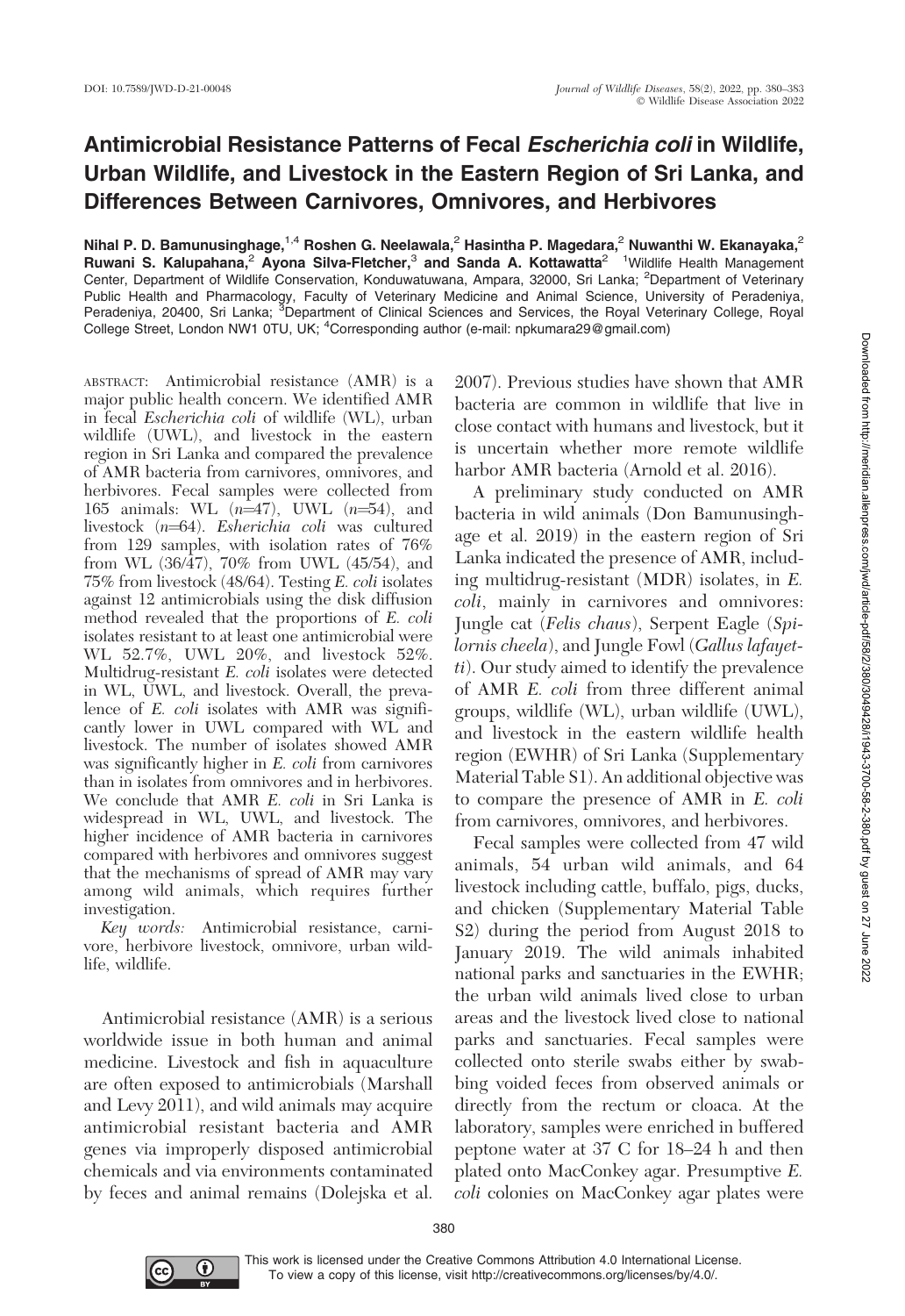| Animal<br>category | No.<br>samples | Samples positive for <i>E. coli</i> ,<br>$n$ /total $(\%)$ | E. coli isolates resistant to<br>at least one antimicrobial.<br>$n$ /total $(\%)$ | Multidrug-resistant isolates,<br>$n$ /total $(\%)$ |
|--------------------|----------------|------------------------------------------------------------|-----------------------------------------------------------------------------------|----------------------------------------------------|
| WL                 | 47             | 36/47(76.6)                                                | $19/36$ $(52.7)^a$                                                                | 08/36(22.2)                                        |
| UWL                | 54             | 45/54(83.3)                                                | $9/45$ $(20.0)^{b}$                                                               | 04/45(8.8)                                         |
| Livestock          | 64             | 48/64(75.0)                                                | $25/48$ $(52.0)^{\circ}$                                                          | $12/48$ $(25.0)$                                   |
| Total              | 165            | 129/165 (78.1)                                             | 53/129(41.0)                                                                      | 24/129 (18.6)                                      |

TABLE 1. Antimicrobial resistance of the Escherichia coli isolated from wildlife (WL), urban wildlife (UWL), and livestock from the eastern region of Sri Lanka during the period of August 2018 to January 2019. The Fisher exact test in Prism was used.

 $^{\rm a}$  WL vs. UWL,  $P=0.0025$ .

 $b$  WL vs. livestock,  $P > 0.9999$ .

 $\rm^c$  UWL vs. livestock,  $P=0.0023$ .

selected and subjected to biochemical tests for confirmation as E. coli (Quinn et al. 2011; Don Bamunusinghage et al. 2019). The AMR profiles of the isolated E. coli were detected using a standardized disk diffusion method (CLSI 2013) for 12 antimicrobials. The breakpoints provided by the CLSI (2013) were used for designation of isolates as resistant (R), intermediately susceptible (IS), or susceptible (S). For subsequent data analysis, the isolates with an I result were grouped with the isolates that gave an R result, and defined as resistant. Multidrug-resistant isolates were identified based on the definition of MDR as bacteria that are resistant to three or more classes of antimicrobial agents. We used E. coli American Type Culture Collection 25922 as the quality control strain in all procedures including the disk diffusion method. Results were analyzed using Prism (GraphPad 2021).

The proportion of *E. coli-positive samples* isolated from voided feces versus those from the rectum or cloaca did not significantly differ when analysed by the Fisher exact test (P values for voided feces versus rectal or cloacal samples were 0.64, 0.89, and 0.8, respectively, in WL, UWL, and livestock). From the total of 165 samples, 129 (78.1%) were positive for E. coli: 36/47 (77%) WL samples, 45/54 (83%) UWL samples, and 48/ 64 (75%) livestock. Of the 129 E. coli-positive samples, 25 came from carnivores, 69 from omnivores, and 35 from herbivores.

From the 36 WL isolates, 19 (53%) were resistant to at least one antimicrobial agent, and resistance was most frequently observed against ampicillin (49%) followed by tetracycline (28%), streptomycin (25%), and trimethoprim-sulfamethoxazole (18%); eight of the 19 (22%) were MDR. From the 45 UWL isolates, nine (20%) were resistant to at least one antimicrobial, and resistance was most frequently observed against streptomycin (32%), followed by ampicillin (24%) and nalidixic acid (8%); four of the nine isolates (9%) were MDR. From the 48 livestock isolates, 25 (52%) were resistant to at least one antimicrobial agent, and resistance was most frequently observed against ampicillin (49%), followed by nalidixic acid (34%), streptomycin (26%), trimethoprim-sulfamethoxazole (26%), and tetracycline (23%); 12 (25%) were MDR (Table 1 and Fig. 1). Interestingly, compared with WL and livestock groups, UWL showed significantly fewer resistant isolates (Table 1).

The frequency of AMR in E. coli isolates from carnivores, omnivores, and herbivores (Table 2) was analyzed using the Fisher exact test and by calculating the odds ratio. Carnivores showed a significantly higher chance of carrying E. coli with AMR compared with herbivores (odds ratio [OR] 8.4792;  $P<0.05$ ; 95% confidence interval [CI], 5.0–74.6) or to omnivores (OR 21.19;  $P<0.05$ ; CI, 2.3–30.9). There was no statistically significant difference in the frequency of E. coli with AMR between omnivores and herbivores (OR 2.498;  $P > 0.05$ ; CI, 1.1–5.8).

According to our results, E. coli from WL and livestock had AMR toward a common set of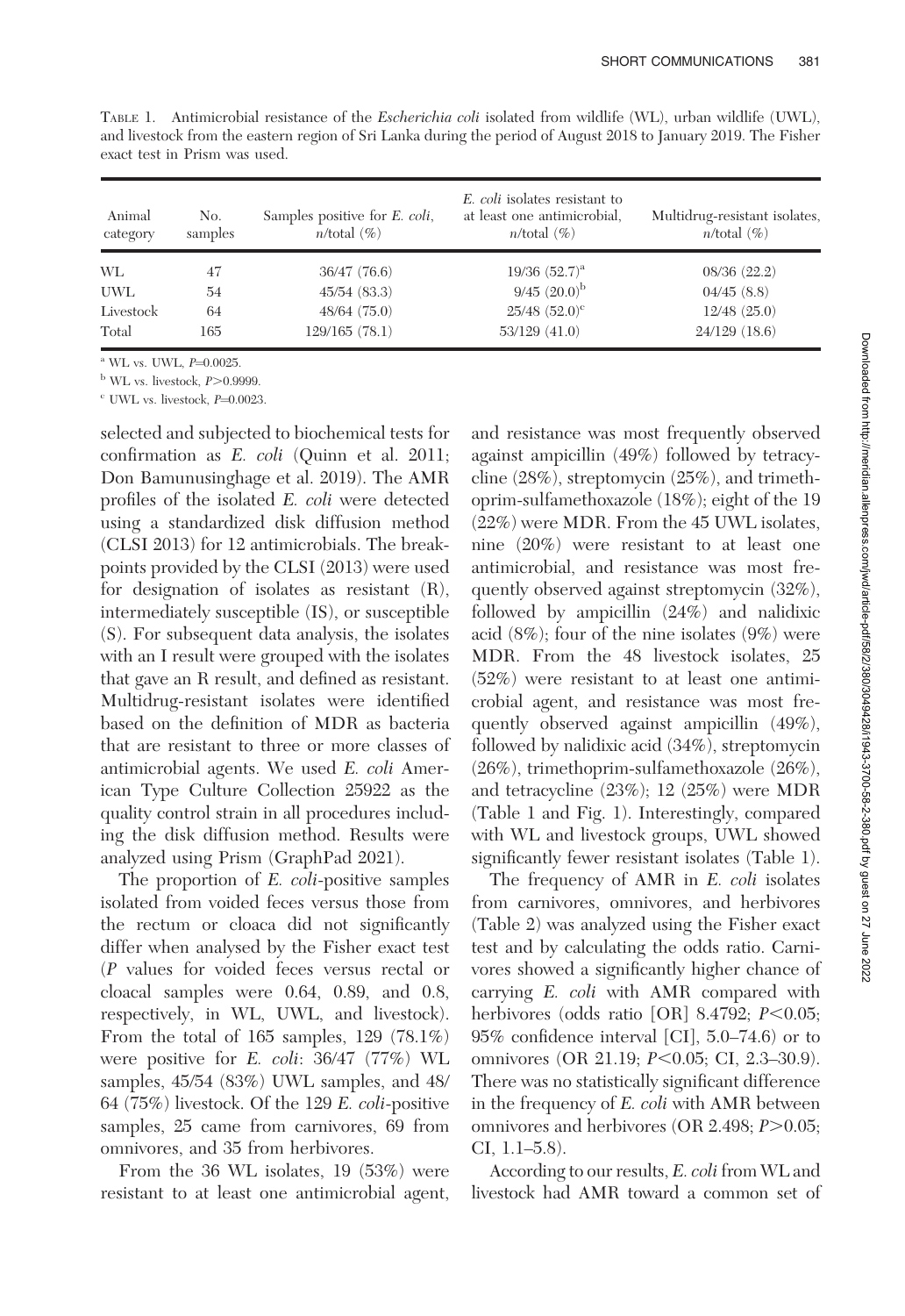

Urban wildlife Livestock Wildlife

FIGURE 1. The percentages of *Escherichia coli* isolates from fecal samples of wildlife, urban wildlife, and livestock animals in the eastern region of Sri Lanka during 2019 showing resistance to 12 different antimicrobials. trimetho-sulfa=trimethoprim-sulfamethoxazole.

antimicrobials. This could be due to transmission of AMR bacteria from livestock to wild animals, as we have observed that they share common water resources. These AMR bacteria can contaminate soil and water systems and spread to wild animals. The use of antimicrobial growth promoters in livestock feed has been banned in Sri Lanka since 2018 (Priyankarage 2019) There is no evidence whether or not these regulations are implemented by the livestock sector. Our results indicate that AMR in bacteria is ongoing; it is necessary to monitor the use of antimicrobial growth promoters and other antibiotics in veterinary care.

TABLE 2. Differences of prevalence of antimicrobial resistance Escherichia coli isolated from carnivores, omnivores, and herbivores in the eastern region of Sri Lanka in 2019. The Fisher exact test in Prism was used.

| Animal type based<br>on feeding habit                                                                                                     | $P$ -value | Odds<br>ratio | 95%<br>Confidence<br>interval |
|-------------------------------------------------------------------------------------------------------------------------------------------|------------|---------------|-------------------------------|
| Carnivore vs. omnivore 0.0003 8.4792 2.3206-30.9814<br>Carnivore vs. herbivore $\leq 0.0001$ 21.19<br>Omnivore vs. herbivore 0.0560 2.498 |            |               | 5.032-74.60<br>1.056-5.769    |

In addition, our study included WL samples from animals in Kumana and Maduruoya national parks (NP) that are bordered by brackish water and freshwater tanks that are used for aquaculture. This suggests that AMR in aquatic animals may be another potential source for transmitting AMR to wildlife. Furthermore, every year during the month of August, there is a large cultural event in northern Sri Lanka in which thousands of people travel across the Kumana NP and temporally lodge in the park. Those types of human-wildlife interactions could lead to contamination of WL with human food waste and feces. Because this NP is famous for different kinds of migratory birds, AMR bacteria in the study population and associated environment may be widely transmitted to other regions of Sri Lanka and to other countries.

Interestingly and unexpectedly, compared with WL and livestock groups, UWL showed fewer resistant isolates. This group of UWL was located in the major cities of the eastern region of the Sri Lanka, Ampara, and Mahiyanganaya and lived within a 1-km radius of the cities. Without detailed studies to understand the feeding behaviors and food and water resources